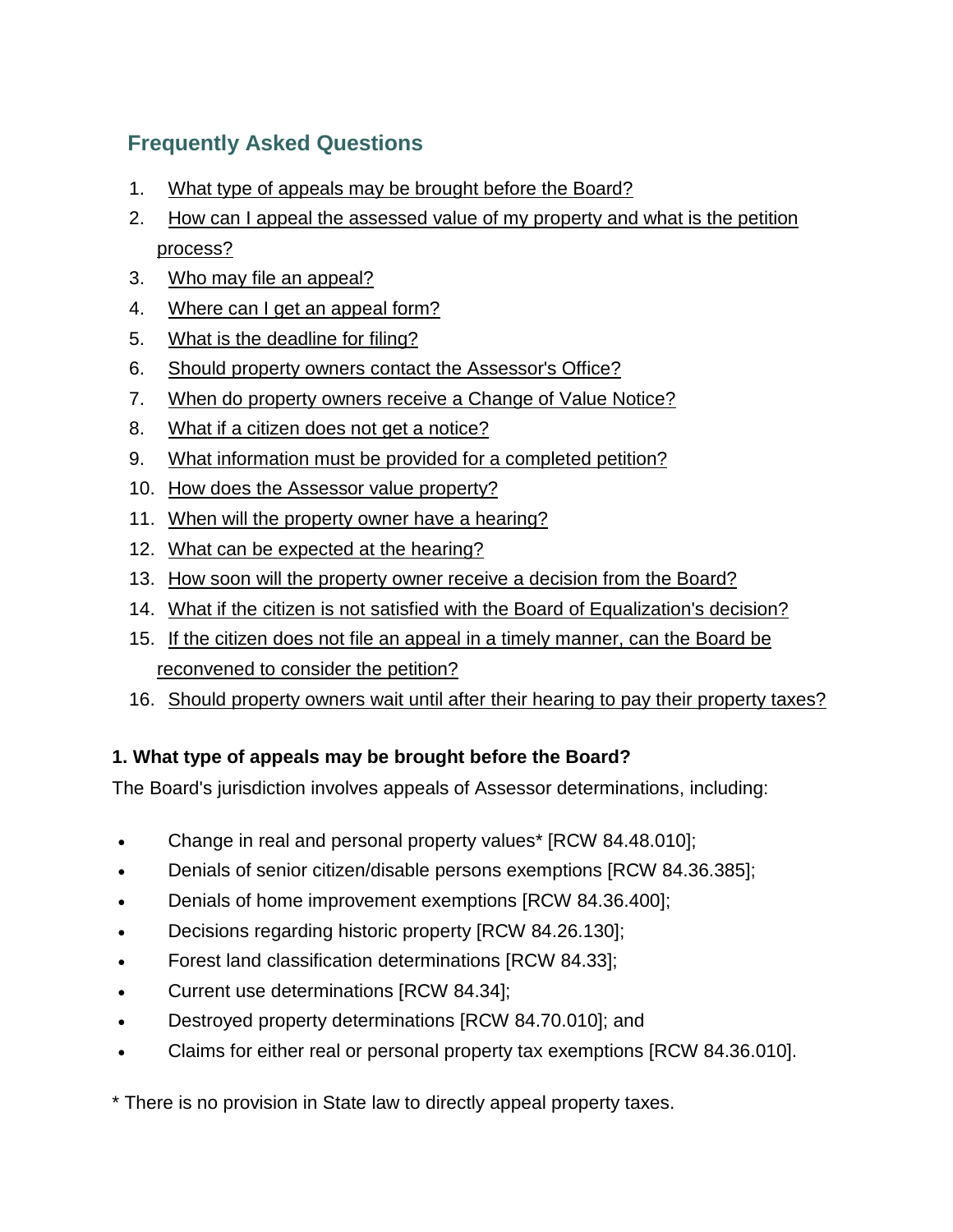# <span id="page-1-0"></span>**2. How can I appeal the assessed value of my property and what is the petition process?**

The only way to appeal an assessor's valuation of your property is by timely filing a complete appeal petition with the County Board of Equalization. There is no fee charged for filing an appeal. The appeal petition form **must** be used. A letter or phone call is not acceptable as a substitute for the petition form.

The appeal process is comprised of 2 steps:

- Registering your appeal by filing the minimum information on Form A within 30 days of your assessment notice, and
- Providing detailed evidence along with Form B (the Petitioner's Worksheet) later in the process. Form B should be filed as early in the appeal process as possible, but at least no later than 21 business days prior to any schedule hearing for the subject property.

#### <span id="page-1-1"></span>**3. Who may file an appeal?**

A property owner or taxpayer may appeal. Taxpayer means the person or entity whose name and address appears on the assessment rolls, or their duly authorized agent. The appeal is filed with the Board of Equalization of the county in which the property is located.

### <span id="page-1-2"></span>**4. Where can I get an appeal form?**

Appeal petition forms are available from the Clerk of the Board of Equalization, (360) 679-7379, 1 NE 7th ST Room 200, PO Box 5000, Coupeville WA 98239. Appeal petition forms are also available at the Camano Annex, the Island County Assessor's Office and the county Website [www.islandcounty.net.](http://www.islandcounty.net/)

### <span id="page-1-3"></span>**5. What is the deadline for filing?**

July 1 of the assessment year or within 30 days of when the Change of Value was mailed by the Assessor's Office, whatever date is later. If the petition is mailed, it must be postmarked by midnight of the deadline. Mail to: Board of Equalization, PO Box 5000, Coupeville WA 98239-5000. Petitioners may hand deliver the petition to the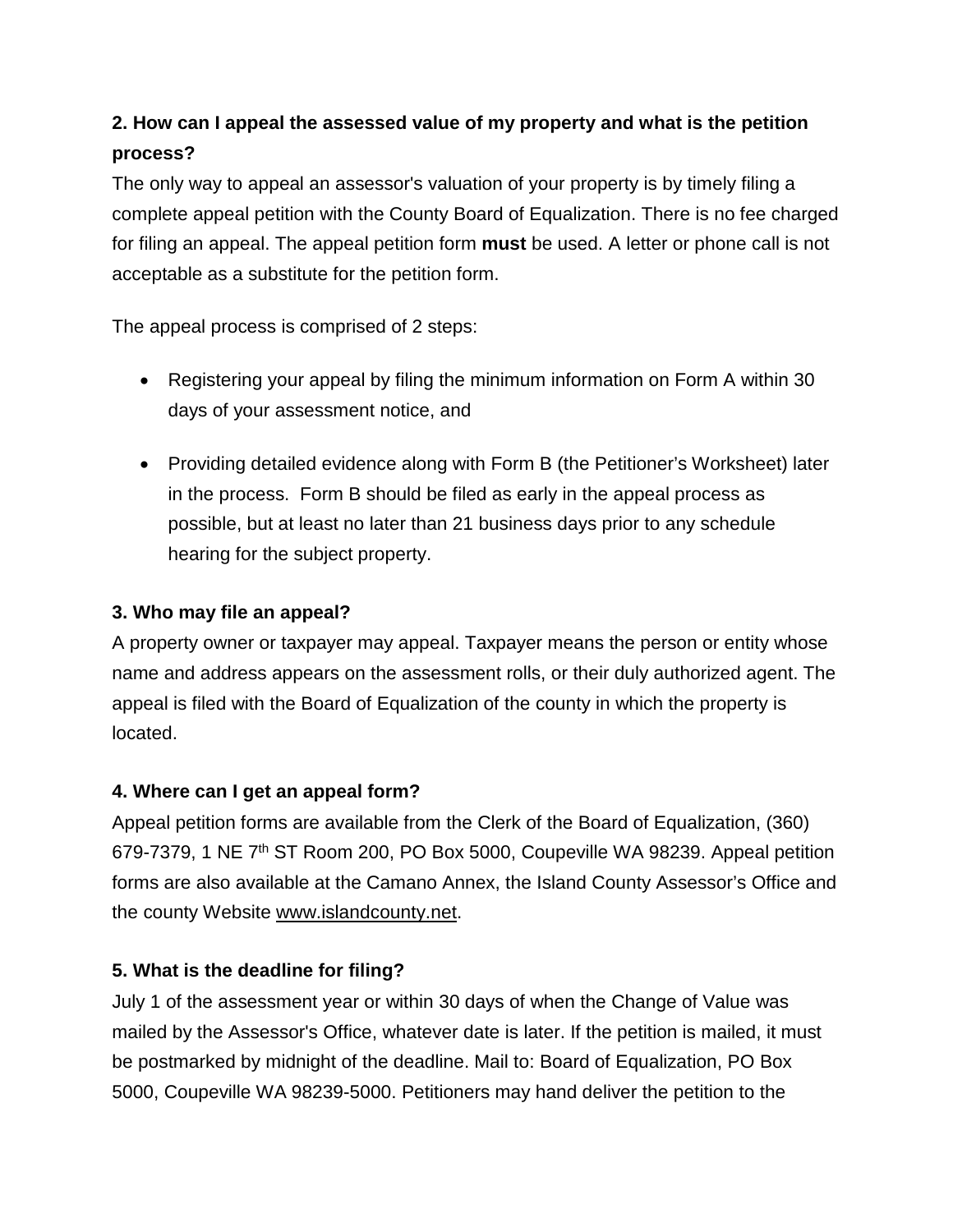Board and have it date stamped. Please do not wait until the last day to file an appeal. If appealing other Assessor determinations, for example, denial of an application of current use or removal of a classification from property, citizens have 30 days from the date of the mailing of notification.

#### <span id="page-2-0"></span>**6. Should property owners contact the Assessor's Office?**

Contact the Assessor's Office to review valuation any time there is a question regarding property value. Property owners can often settle disagreements at this level without continuing the appeal process. However, citizens still need to preserve their appeal rights by filing petitions on time with the Board of Equalization.

### <span id="page-2-1"></span>**7. When do property owners receive a Change of Value Notice?**

The county Assessor is required to value real property every year. After determining the value, the Assessor mails the taxpayer a Change of Value Notice. The Assessor will send a notice every year. The notice will show the assessed value of land and improvements separately. The total assessed value should not exceed the market value of the property.

### <span id="page-2-2"></span>**8. What if a citizen does not get a notice?**

If a Change of Value Notice is not received at least 15 calendar days prior to the deadline for filing the petition for the current assessment year, and the property owner can show proof that the value was actually changed, a sworn affidavit may be submitted to the Clerk of the Board. Keep in mind that the Assessor is obligated to send the notice to the taxpayer whose name and address appears on the assessment rolls. The property owner is responsible for notifying the Assessor of any address changes and to request that the Assessor or mortgage or lending company send copies of the notices to him or her.

### <span id="page-2-3"></span>**9. What information must be provided for a completed petition?**

A properly completed petition must include specific reasons why the property owner believes that the Assessor's valuation is not correct. The amount of the tax, the assessed value of other properties, the percentage of assessment increase, personal hardship, and other matters unrelated to the market value cannot, by law, be considered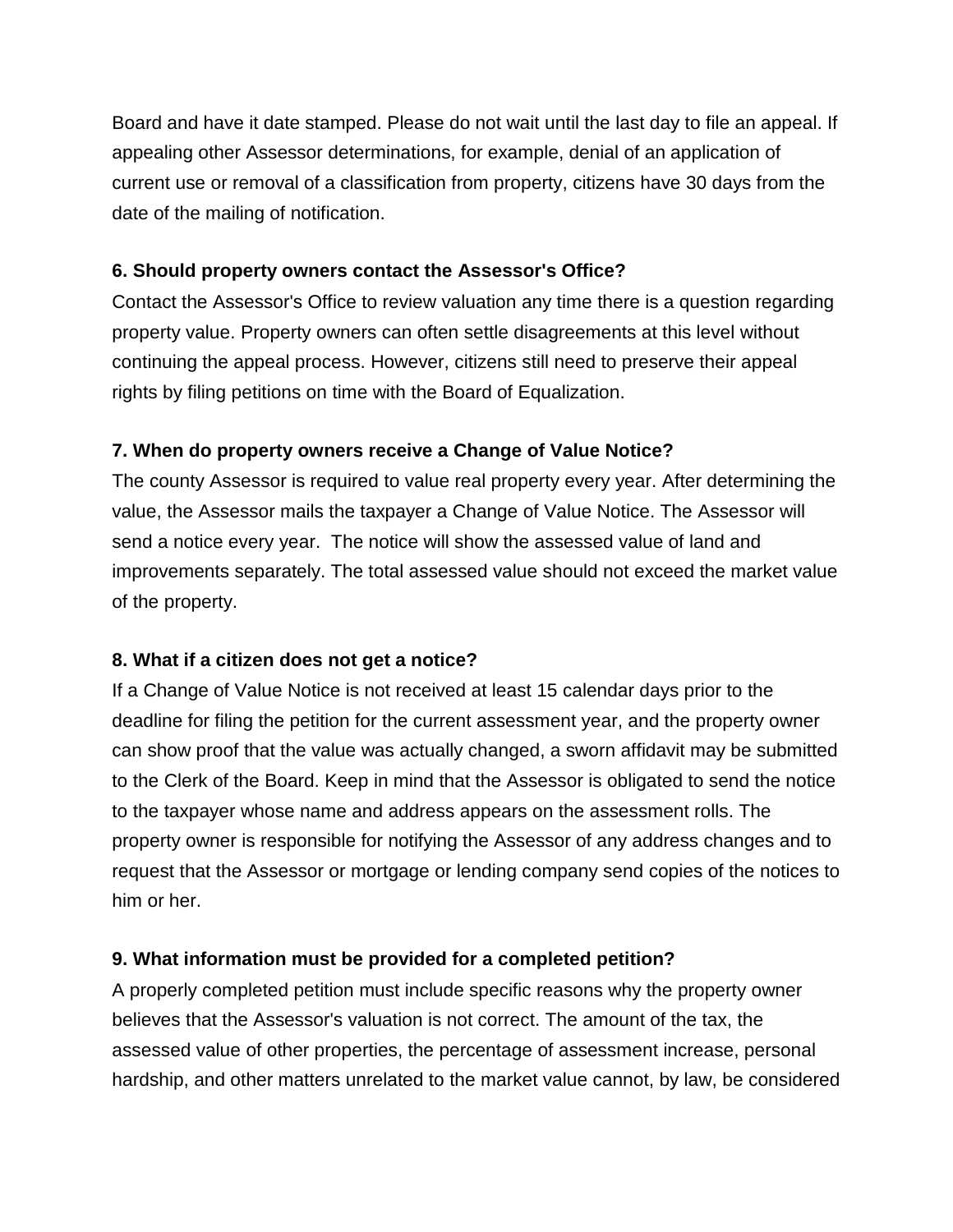by the Board. Include the property identification number of the property being appealed, the Assessor's determination of value, the owner's estimate of value, comparable sales or other supporting evidence. Be sure to indicate if you intend to submit additional evidence prior to the hearing. You must provide additional information at least 21 business days prior to the hearing.

#### <span id="page-3-0"></span>**10. How does the Assessor value property?**

State law requires the Assessor to value all taxable property at 100 percent of its true and fair market value in money, according to the highest and best use of the property. Market value is the amount of money that a willing and un obligated buyer is willing to pay a willing and un obligated seller. The Assessor values real property using one or more acceptable appraisal methods: the market or sales comparison method, the cost approach, an income capitalization approach for income-producing property, or any combination of the three approaches.

#### <span id="page-3-1"></span>**11. When will the property owner have a hearing?**

The Clerk will notify you of the location, date and time that your hearing is scheduled.

#### <span id="page-3-2"></span>**12. What can be expected at the hearing?**

You and the Assessor will each have the opportunity to give oral testimony and written evidence in support of your opinions of value. The hearing is an informal review designed to enable property owners to represent themselves without an attorney. Keep in mind that the Assessor is, by law, presumed to be correct. The burden of proof is on you to show that the assessed value is not correct by presenting clear and convincing evidence to support your estimate of market value.

### <span id="page-3-3"></span>**13. How soon will the property owner receive a decision from the Board?**

You will usually receive a written decision from the Board of Equalization within 45 days of the hearing. The Board can either raise, lower or sustain the Assessor's value.

### <span id="page-3-4"></span>**14. What if the citizen is not satisfied with the Board of Equalization's decision?**

You may appeal the Board's decision to the state Board of Tax Appeals. Your appeal must be filed with the state within 30 calendar days of the mailing of the county Board's